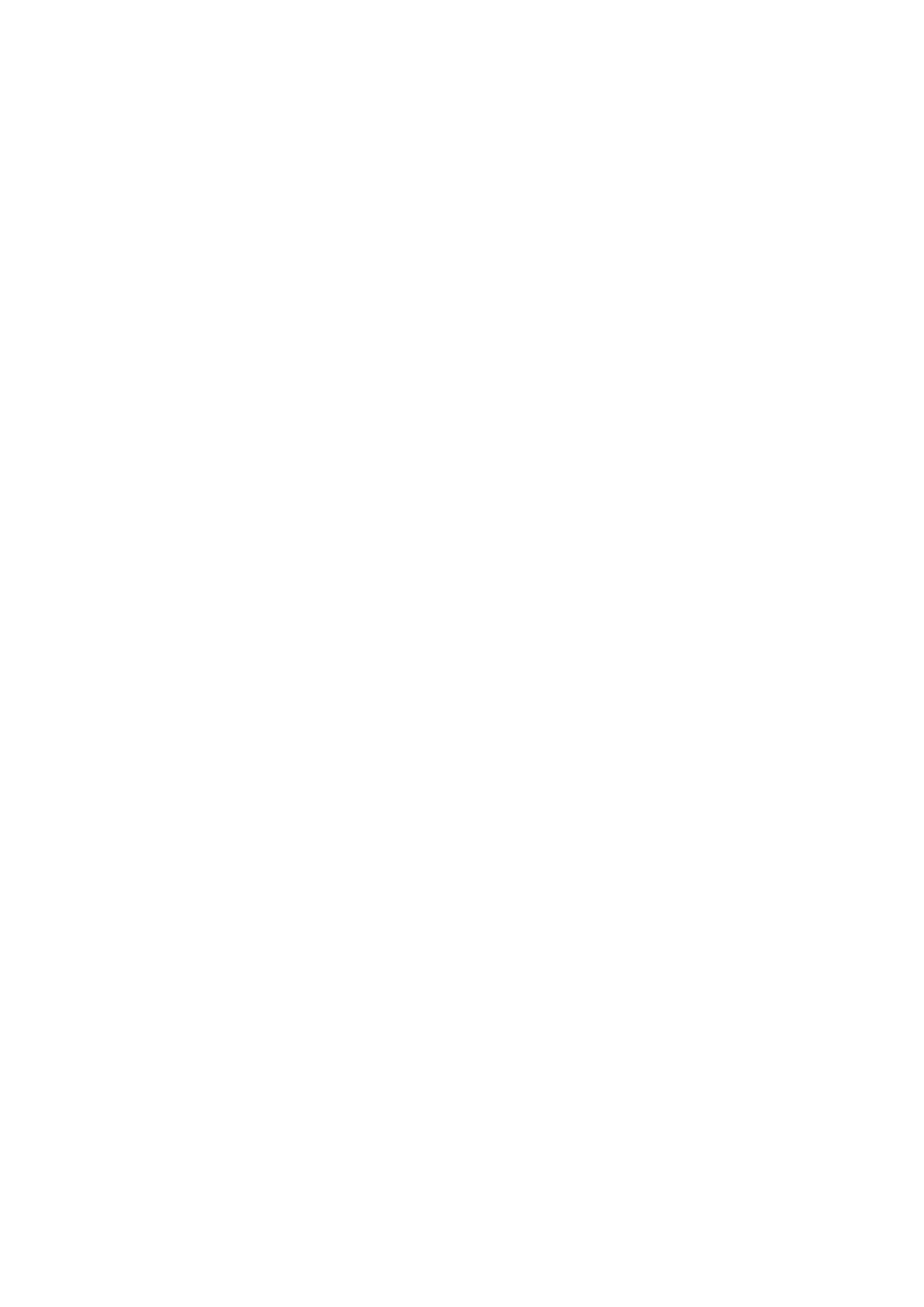#### **INTERNATIONAL SCIENTIFIC ADVISORY BOARD**

**Prof. Dr. Aleksndar Ilievski**, -International University of Struga, MACEDONIA **Prof.Dr. Ahrar Husain**, Jamia Millia Islamia University, New Delhi, INDIA **Dr. Akhilendra Nath Tiwary**, Yobe State University, NIGERIA **Prof. Dr. Antonia Darder**, Loyola Marymount University, Los Angeles, USA **Asst. Prof. Dr. Asghar Salimi**, University of Maragheh, West Azerbaijan, IRAN **Assoc. Prof. Dr. Aslam Khan**, Yobe State University, NIGERIA **Dr. Akhilendra Nath Tiwary**, Yobe State University, NIGERIA **Prof. Dr. Berch Berberoglu**, -University of Nevada, Reno, USA **Assoc. Prof. Dr. Bhavani Harikrishnan**, Bangalore University, INDIA **Prof. Dr. Don Ross**, University College Cork, IRELAND; Georgia State University, USA **Prof. Dr. Elfindri,** Andalas University, Kampus Limau Manis, Padang, INDONESIA **Prof. Dr. Ferit Uslu(VNLúHKLU2VPDQJD]L8QLYHUVLW\785.(<** \$VVRF 3URI 'U )UDQo, RWestern Catholic of Mive heating of Angers, FRANCE **Prof. Dr. Gopinath Sharma**, Indian Institute of Career Development, INDIA **Prof. Dr. Iryna Sekret**, Abant Izzet Baysal University, TURKEY **Prof. Dr. Sandro Serpa**, University of the Azores, PORTUGAL **Prof. Dr. Venelin Terziev**, National Military University, BULGARIA **Assoc. Prof. Dr. Iryna Timanyuk**, National University of Pharmacy, UKRAINE **Dr. Konstantinos Kalemis**, National Centre for Public Administration and Local Government (E.K.D.D.A.), GREECE **Prof. Dr. Kyria Rebeca Finardi**, Federal University of Espirito Santo- UFES, BRAZIL **Prof. Dr. Linda H. Chiang**, Emeritus Professor, Azusa Pacific University California, USA **Asst. Prof. Dr. Mingming Zhou**, University of Macau, MACAU **Prof. Dr. Naji Melhli**, Bordeaux University, Angers, FRANCE 3 URI 'U 2 W i Y LUR iversity Hot Nikami, USA **Assoc. Prof. Dr. John Hutnyk**, Ton Duc Thang University, VIETNAM **Assoc. Prof. Dr. Piet Kommers**, University of Twente, UNESCO chair in Higher Education, NETHERLANDS **Prof. Dr. Ramayah Thurasamy**, Universiti Sains Malaysia, MALAYSIA **Assoc. Prof. Dr. Ramir Philip Jones V. Sonsona**, Mindanao University of Science and Technology, PHILIPPINES **Prof. Dr. Rui Machado Gomes**, University of Coimbra, PORTUGAL **Asst. Prof. Dr. Sameer Babu M.**, Aligarh Muslim University Centre, INDIA **Assoc. Prof. Dr. Samira ElAtia**, The University of Alberta, Edmonton, CANADA **Asst. Prof. Dr. Soniya Billore**, Linnaeus University, SWEDEN **Assoc. Prof.Dr. Sucharat Rimkeeratikul**, Thammasat University, Bangkok, THAILAND **Prof. Dr. Surendra Pathak**, IASE Deemed University, Gandhi Vidya Mandir, Rajasthan, INDIA **Dr. Suvarna Kumar Boddu**, Hanna College of Education, Andhra Pradesh, INDIA **Asst. Prof. Dr. Tazvin Ijaz**, Government College University, Lahore, PAKISTAN Assoc. Prof. Dr. Valentina- 0 D U L D Q D  $0$ University of Bucharest, ROMANIA **Dr. Vimala Balakrishnan**, University of Malaya, MALAYSIA **Assoc. Prof. Dr. Wan Khairuzzaman Wan Ismail**, University Technology, MALAYSIA **Assoc. Prof. Dr. Gregory Alexander**, Central University of Technology, SOUTH AFRICA **Dr. Nurhodja Akbulaev**, Azerbaijan State University of Economics, AZERBAIJAN **Asst. Dr. Luma Ibrahim Al-Barazenji**, University of Diyala, IRAQ **Asst. Prof. Dr. Nahidh Falih Sulaiman**, University of Zawia, LIBYA

**Asst. Prof. Dr. Mohammad Hami**, Islamic Azad University, Sari Branch, Sari, IRAN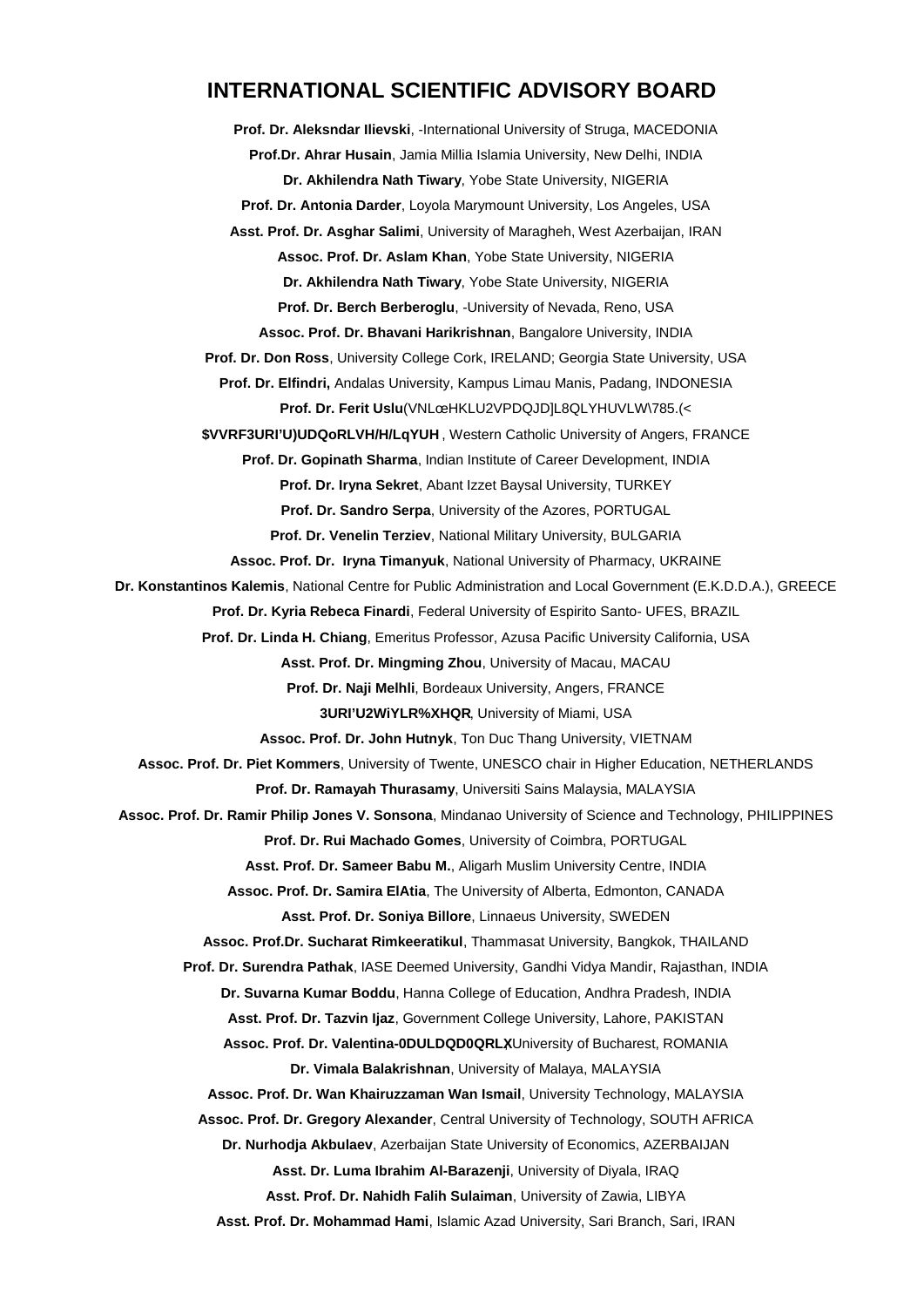# **PREFACE**

Dear Distinguished Delegates and Guests,

On behalf of the Local Organizing Committee I am pleased to welcome our distinguished delegates and guests to the *INTCESS 2020*- *7th International Conference on Education and Social Sciences* held during 20-22 January 2020 in Dubai.

INTCESS 2020 is organized and sponsored by *International Organization Center of Academic Research (OCERINT)*.

The conference provides the ideal opportunity to bring together professors, researchers and postgraduate students of diverse disciplines, discuss new issues, and discover the most recent development, research and trends in education and social sciences.

The main goal of this event is to provide international scientific forum for exchange of new ideas in a number of multidisciplinary fields of education, social sciences and the humanities for in-depth interaction through discussions with colleagues from around the world. Core areas of education and social sciences, and multi-disciplinary and interdisciplinary areas, will be covered during the conference.

The conference program is extremely rich, featuring high-impact presentations. The program has been structured to favor interactions among attendees coming from many diverse horizons, scientifically, geographically, from academia.

INTCESS 2020 has welcomed delegates from nearly 30 different countries. This multicultural experience gives us the opportunity to meet new partners and learn from each other in an international and friendly atmosphere.

INTCESS 2020 more than just a place to present papers; it is a place to meet and welcome new people and colleagues. It is a place to interact and discuss new ideas and new innovations. In short, it is a place to build not only a community of scholars but a community of friends.

This proceeding records the fully refereed papers presented at the conference. The main conference themes and sessions are Education, Social Sciences and Humanities.

The conference has solicited and gathered academic research submissions related to all aspects of the main conference themes.

I would like to thank the organization staff, program chairs, and the members of the program committee for their work.

Additionally, I invite you to discover and enjoy the world's 21st century city of Dubai. Do not miss the opportunity to walk around and visit its impressive architecture, modern buildings of this lovely city.

Thank you very much for participating in INTCESS 2020 and for contributing to this inspiring international forum.

I hope you enjoy your time with us!

With my warmest regards,

Prof. Dr. Ferit Uslu *Chair of INTCESS 2020 Organizing Committee* January 20, 2020 Dubai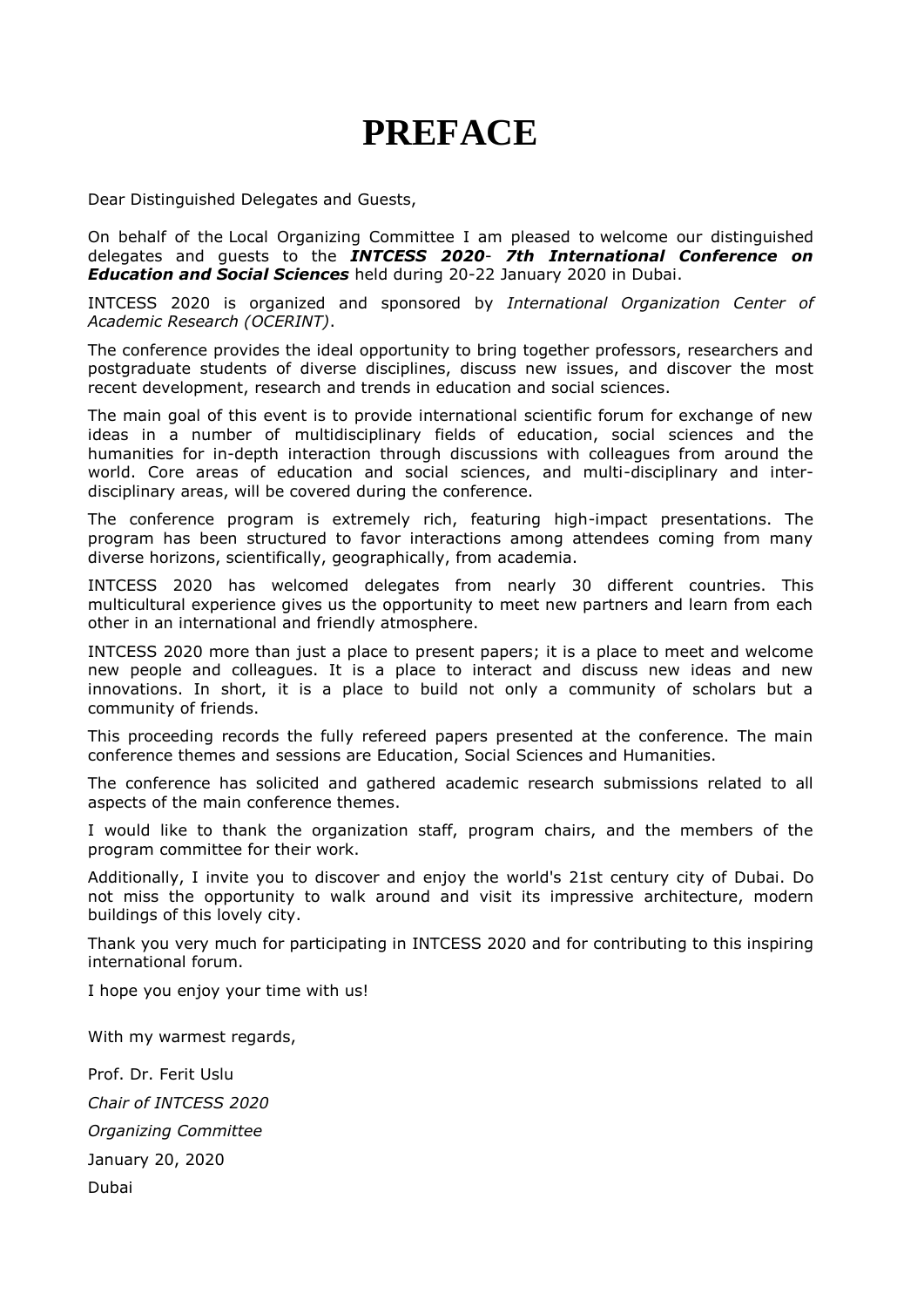# **ACTIVE CIRCULAR EVALUATION METHODOLOGY TESTS**

**O. Fenollar<sup>1</sup> \*, L. Sanchez<sup>2</sup> , D. Lascano<sup>3</sup> , S. Torres-Giner<sup>4</sup> , J. Ivorra-Martinez<sup>5</sup>** <sup>1</sup> Dr. Grupo de Innovación de Prácticas Académicas, Universitat Politècnica de València, SPAIN <sup>2</sup> Dr. Grupo de Innovación de Prácticas Académicas, Universitat Politècnica de València, SPAIN <sup>3</sup> Mr. Grupo de Innovación de Prácticas Académicas, Universitat Politècnica de València, SPAIN <sup>4</sup> Dr., Spanish National Research Council (CSIC), SPAIN

<sup>5</sup> Mr. Grupo de Innovación de Prácticas Académicas, Universitat Politècnica de València, SPAIN \*Corresponding Author

#### **Abstract**

In recent years the concept of evaluation has reached a significant transformation. The traditional concept of evaluation as a final act has been replaced by a concept of evaluation as something intrinsic to the learning process, creating interactive and circular relationships between learning and evaluation. The methodology proposed in this work is to consider evaluation as an intermediate act in the learning process. The student obtains a feed-back of what their level of knowledge is and has the possibility of implementing strategies to achieve a higher level of knowledge in order to complete their learning process.

In this first phase, the written evaluation test is not different from the traditional one. These will be questions based on the knowledge acquired, not limited to answers that can be memorized in a mechanical way. This test will be scored according to the usual correction criteria, and students will be notified. But they can't see the exam solved and they don't have the questions form. They must try to remember the questions and they have the possibility of share the questions remembered with other students, fomenting working group. After two weeks, another written test is carried out, which we will call active circular evaluation. The written test has the same number of questions, and the questions are essentially the same, with small variations, where the students must demonstrate that they have acquired and assimilated the knowledge.

The student must be able to identify the mistakes by his own made in the first test, and be able to correct the mistakes in this second test.

We can conclude, after test the methodology in a 30 students group, that in general this methodology is positive for the vast majority of the group. Only two people have not overpass the score of their initial test, so in general the result has been satisfactory.

**Keywords:** Learning, skills, training, methodology, evaluation.

#### **1 INTRODUCTION**

In most cases, the evaluation determines the dynamics of the classroom. The objective does not seem to be the student's learning; the most important thing seems to be passing to the evaluation act. In this way, the evaluation becomes a final act and represents the end of the learning process. Moreover, we can say that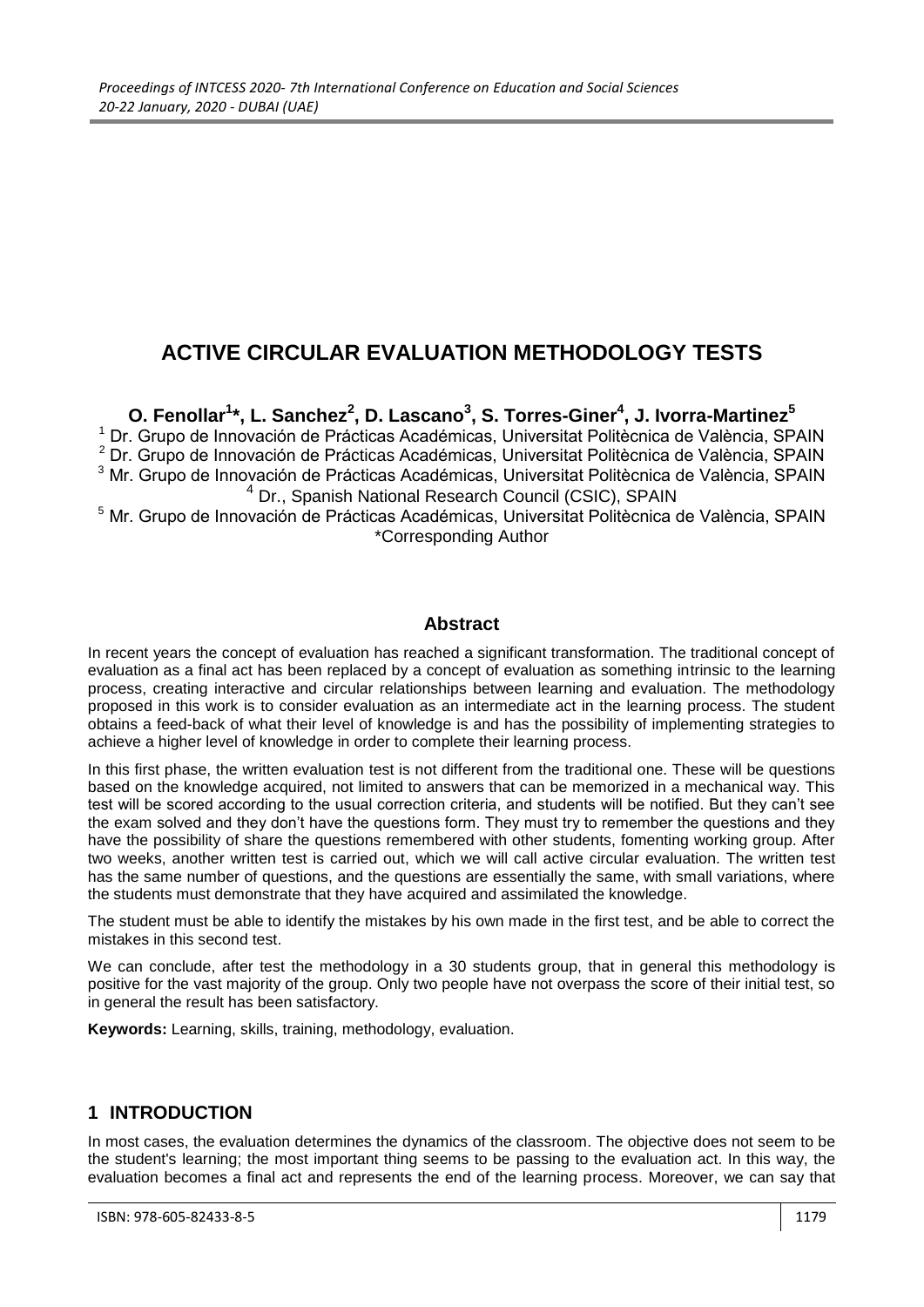evaluation cannot be considered as an act of learning.

During correction the teacher can detect that the student has exceeded the minimum required, but teacher can detect a possible lack of knowledge in some important concepts. Despite this, in the act of evaluation, the student is considered approved. In a traditional evaluation, when the student gets his approved qualification, he has not any interest in clarifying the concepts that perhaps were not too clear to him. The final objective that the student considers is the overcoming of the act of evaluation, and it has already been achieved.

The methodology proposed in this work is to consider evaluation as an intermediate act in the learning process. The student obtains a feed-back of what their level of knowledge is at any given time, and he has the possibility of starting a thoughtful thought about the results obtained during the learning process and implementing strategies to achieve a higher level of knowledge in order to complete their learning process.

## **2 ACTIVE CIERCULAR EVALUATION METHODOLOGY**

With this combined method of learning - evaluation, the student fills a written test. To put into practice and evaluate the methodology, a test type test was proposed on a group of 30 students of a third year course.

#### **2.1. Test Description**

The student must study the content of the subject, using the tools available provided by the teacher. In this sense, is significantly interesting the utilisation of tools such as polimedia videos. Polimedia videos are fragments from 5 to 10 minutes with image and voice where the teacher explains a concert concept. (Contreras G., 2009)

Based on this knowledge defined in the objectives and program of the subject, the teacher must present the written test. In this case, with the objective of having objective information to develop the work, it has been decided to prepare a 30-question test.

#### **2.2. Conduct of the initial evaluation**

In this first phase, the written evaluation is not different from the traditional one. It is very important during the course of the test not to allow blank sheets to prevent students from having a written copy of the test questions, as well as to verify that all exam sheets are returned to the teacher after the end of the test.

The test questions have 4 possible answers. These will be questions that will try to reason the student based on the knowledge acquired, not limited to being questions and answers that can be memorized in a mechanical way.

This test will be scored according to the usual correction criteria, and students will be notified. In this case, the tool developed by the UPV ALCE has been used for the correction of Test-type tests.

#### **2.3. Performing active test repetition**

The second phase of this circular learning process is the repetition of the test. Highlight that it is not a recovery test. We can define it as a phase of reflection and assimilation of concepts. After two weeks, another written test is carried out, which we will call a circular active evaluation. The written test has the same number of questions, and in addition the questions are essentially the same, with nuances or small variations, where it must be demonstrated that the concept is clear. The student must be able to identify the mistakes made in the first test, and be able to internalize the knowledge so that he can correct the mistakes in this subsequent test.

In addition, with this type of activity, a very significant and important transversal competence is encouraged in the learning process such as collaborative work. This type of exercise will cause students to spontaneously form small work groups, although it may be the case (new technologies allow it) that a single large work group be formed. A new form of communication has been detected among the students, which is the use of social networks through a smartphone, creating communication groups among the students of a subject, where a participatory conversation is created between all the members. All of them can participate in that conversation and contribute ideas, knowledge, etc. From the point of view of the teacher, it could be very interesting to participate in the group, and even be the administrator of the group, to verify and have proof of the contributions of the students (Hamodi, López Pastor, & López Pastor, 2015; Basterrechea, 2013)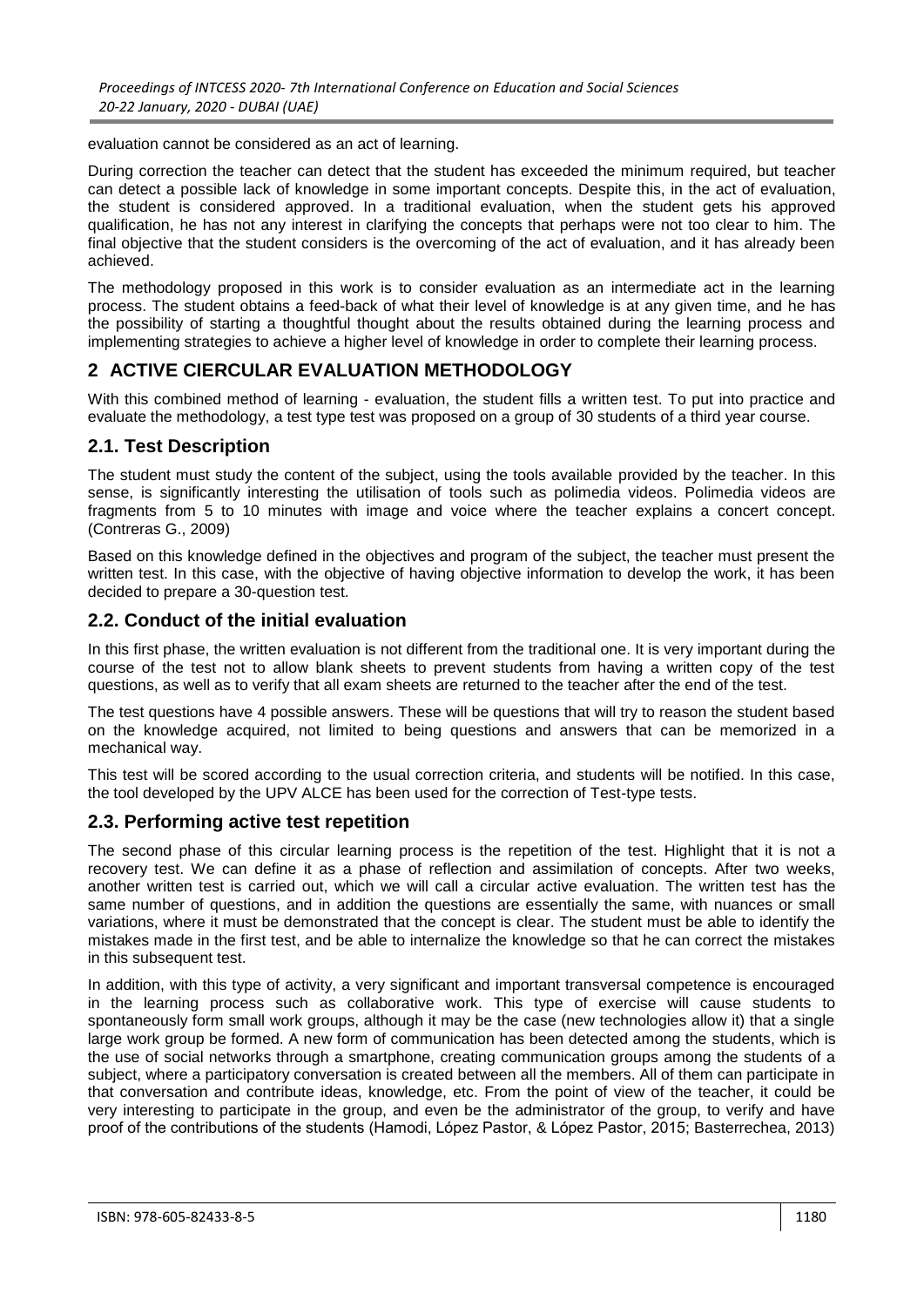*Proceedings of INTCESS 2020- 7th International Conference on Education and Social Sciences 20-22 January, 2020 - DUBAI (UAE)*



Fig. 1. Evolution of the evaluation between the initial test and the active repetition for each one of the students.

During the next week of the celebration of the exam, the students try together to remember the questions of the exercise, and comment on the correct answer, and discuss why the remaining questions are not. It is not enough to remember the correct answer, but you will have to know how to reason it, since in this second exercise you can change a nuance that makes the correct answer another.

The obtained results, as we can see in Fig. 1, have been significantly better than the result obtained in the initial test. This is an interesting achievement. However, in this second test only work excellence will be rewarded. This second test will only have value for the total test score, if excellence has been achieved. That is, at least a punctuation of 9 has been reached in this second test. In this case, an average will be made with the initial test.



Fig. 2. Active second test results for 30 students group.

Fig. 2 shows the evolution of the evaluation between the first test and the active circular test for each of the students. In general, almost all students have increased their score. The exception was made by two students who have made more mistakes in the active assessment than in the initial one, it shows unequivocally their lack of involvement and motivation for learning.

## **3. CONCLUSIONS**

With this methodology it is shown that the level of general knowledge of the subject by students has